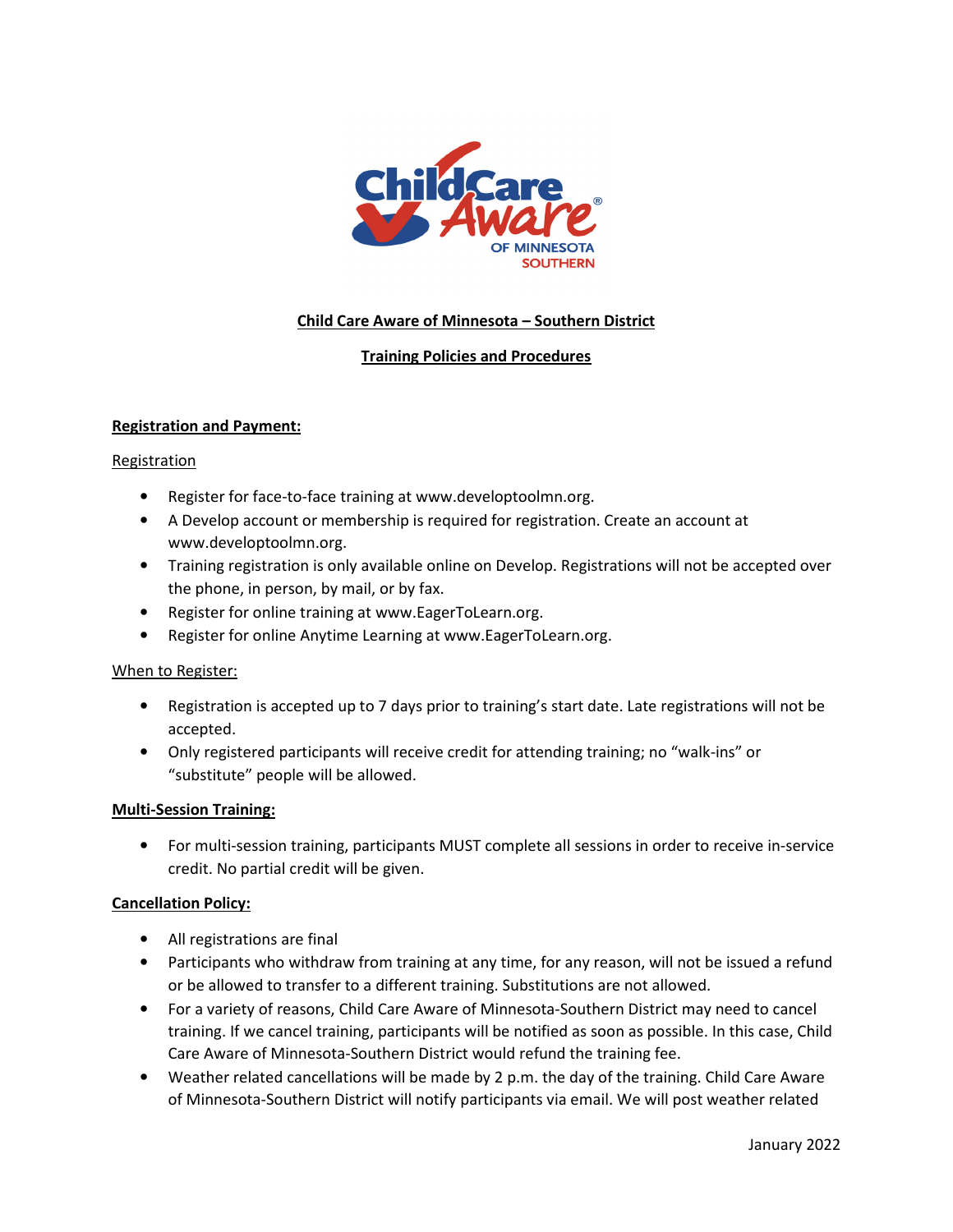cancellations on our website at http://www.familiesfirstmn.org. If you have any questions, please email Training@FamiliesFirstMN.org.

• If the training is on a weekend, we will let participants know the Friday before by 2:00 PM via email and/or phone call.

# **Attending Training:**

- Training will start and end on time; participants who arrive 15 minutes late and/or leave 15 minutes early will NOT receive in-service credit.
- Only children age 13 and above, with a paid registration, will be allowed to attend training.
- Childcare is not provided. Please make alternative arrangements for childcare so you can be actively engaged in your learning experience.
- Breastfeeding/Nursing mothers whose newborns are solely dependent on their mother for nutritional need can bring their nursing babies (under the age of 7 months) to training at any training site location. If the child becomes disruptive to the training, in the opinion of the trainer, the child will need to be taken from the classroom. All other rules around attendance will continue to apply.
- All electronic devices need to be put on vibrate or turned off during class. In-service credit can be withheld from participants for any excessive cell phone use or absence, as determined by the trainer.
- Come prepared; bring paper, pen, and/or laptop or electronic tablet. If the training includes a participation guide, please bring it along as well. You can access guides by going to https://www.mncpd.org/resources/#tab-id-6
- If you will be bringing an interpreter, please notify Child Care Aware-Southern District in advance. Interpreters must be 18 or older.
- Please make sure to sign the attendance sheet when you arrive at the training. If you do not, we cannot promise credit for the course.

### **Accommodations:**

Child Care Aware – Southern District values diversity and inclusion; we are committed to the inclusion of individuals with disabilities and/or ESL Learners in its programs, services, and activities through its compliance with state and federal laws.

We will provide reasonable accommodations to individuals with documented disabilities and/or ESL Learners.

Listed below are the types of accommodations we put our best efforts into providing for you.

### Interpretation Services:

- If you would like an interpreter, please contact us at Families First and an interpreter will be provided for you at no cost.
- Si desea un intérprete, póngase en contacto con nosotros en Families First y se le proporcionará un intérprete sin costo alguno para usted.
- Hadii aad rabto turjubaan, fadlan nagala soo xiriir Families First oo ku siin doonta turjubaan lacag la'aan ah